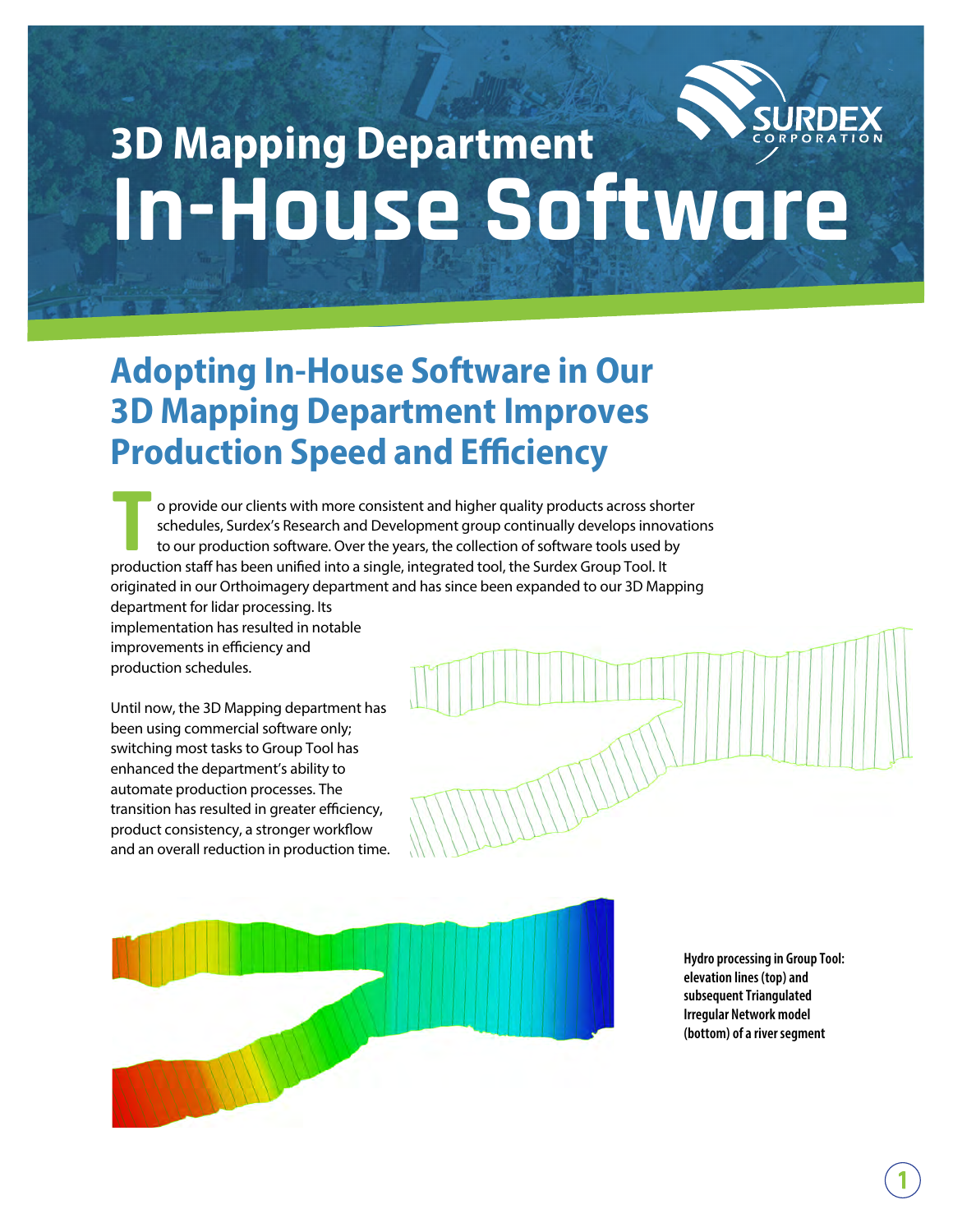### **Adopting In-House Software in Our 3D Mapping Department Improves Production Speed and Efficiency**

#### **Automation**

Using Group Tool, lidar projects will require much less manual processing, in part because the software connects to a workflow management tool called APX. This tool progresses a project through a preset flowchart, continuously checking to see if the next processing task can begin, automatically initiating automated steps wherever possible. Group Tool also connects with our distributed processing environment, Hydra, which accesses many servers simultaneously to run tasks, enabling technicians to kick off many processing steps at the same time rather than one by one. And a side benefit of automation is that with fewer manual inputs there is a reduction in the amount of error.

#### **Customization**

A primary value of moving to Group Tool is that as new tools and functions are developed, they can be integrated seamlessly into production workflows (this applies to both orthoimagery and lidar workflows). Group Tool makes it easy to customize software functionality and parameters of each project. At the time a project begins we can customize the processing environment according to each client's unique specifications (i.e., hydro feature collection parameters such as size), ensuring that our products meet client standards and needs. We can easily and confidently create precisely the right products for each and every client.



APX flowchart with different bubbles for each step in the process; gray steps are **complete, green steps are in progress, and white steps are waiting to begin**



**Tile layout options in Group Tool**



**Your Strategic Geospatial Resource surdex.com • 636-368-4400 • info@surdex.com**